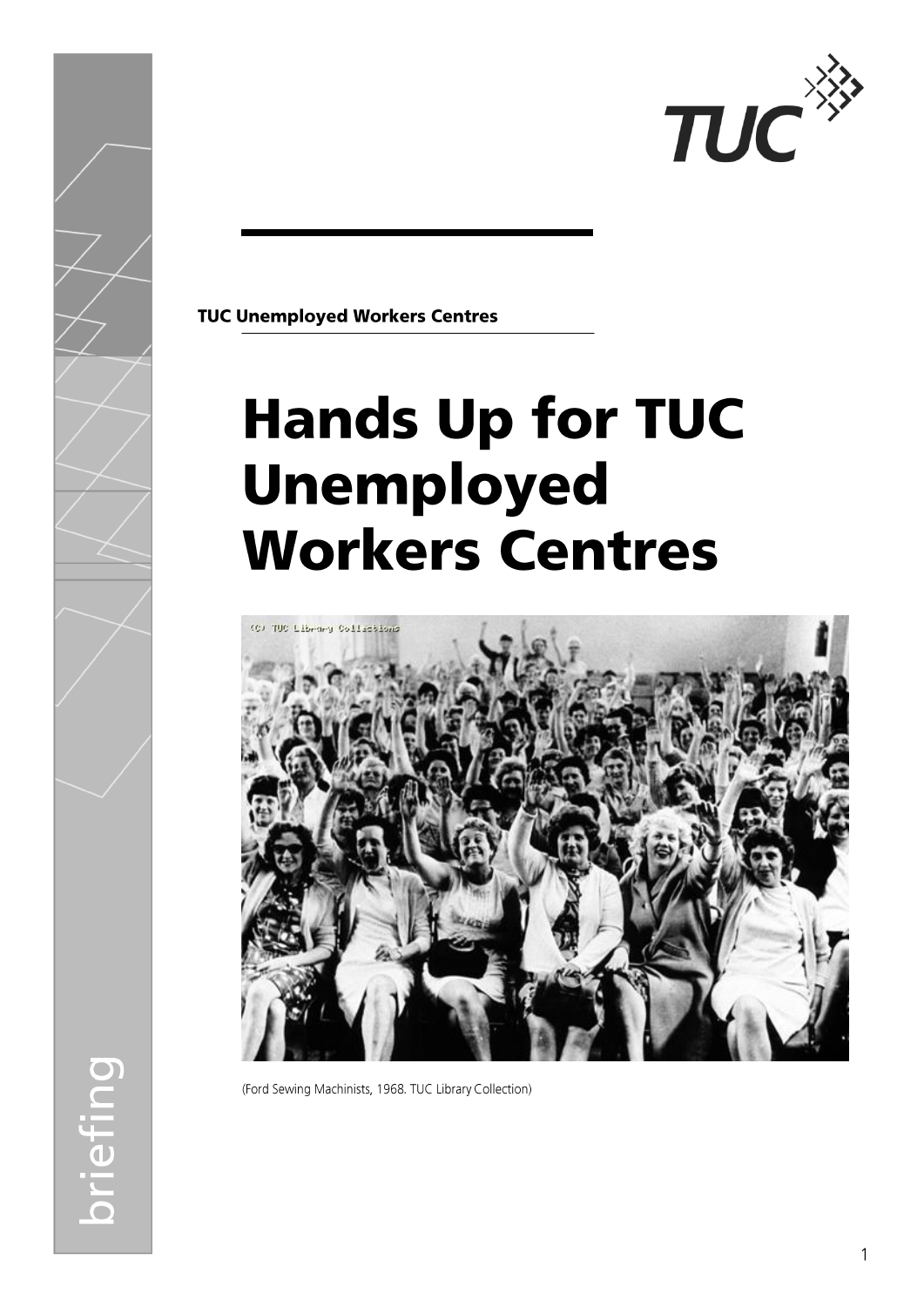

## **What are TUC Unemployed Workers Centres?**

The TUC Unemployed Workers' Centres have been in existence for 30 years. They were a response by the trade union movement to the growing level of unemployment in the late 1970s.It is a tribute to their resilience, skill, hard work, and effective grassroots support that Centres have survived and are again proving a necessity in this current turbulent period.

The diversity of funding, the range of skills available and Centres responding uniquely to local situations has meant that the Centres have not developed in a uniform manner. A centre being able to respond to local needs has been the network's great strength and relevance, but this diversity has also meant that the potential for a greater profile has not, until now, been possible.

The number of Centres now stands at thirty four. At their peak there were well over two hundred. Many have had had to close, through no fault of their own, because of the difficulties in obtaining permanent funding.

## **UWCs are unique**

The Centres' great strength is their uniqueness. There is no other credible trade union based network that gives a voice to the concerns and aspirations of the unemployed, underemployed and unwaged; that not only gives advice, support and representation, but organises around the issues that confront the people who come through the centres' doors for help. Centre staff and volunteers come from and work in their communities and are nonsectarian. Centres have formed many links and partnerships in the regions and localities. Some are at the forefront of community social and economic development strategies. Most importantly it is the links with Trade Unions and Trade Union Councils which defines the unique role of the UWCs.

The reasons why the Centres were set up have not gone away. The fight for full employment, against poverty and for social justice is as important today as it was in the 1980s. Job insecurity remains a key feature of the modern world of work. Unemployment remains a trade union issue, affecting people whether they are in work or not. Unemployment is still the greatest cause of poverty and permeates through all aspects of our communities. Centres may have different approaches to the situations that face them but the struggle to tackle these matters is still the common strand that unites us.

At a local level Centres have proved to be effective lobbying and campaigning bodies but more needs to be done to use the centres resources and share the skills and expertise within its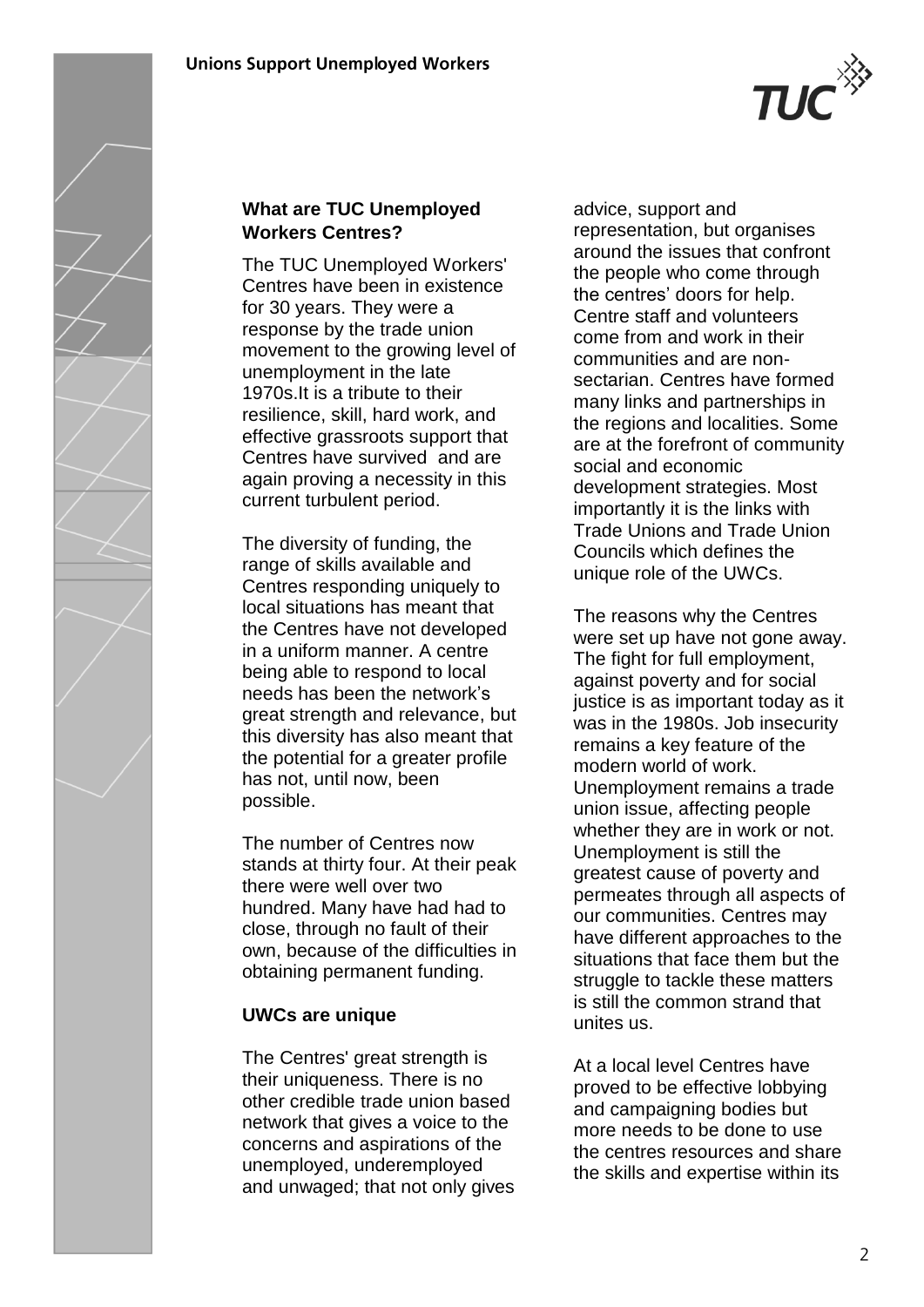

network, and to develop the network. The massive reserve of expertise, resources, knowledge, skills and people that exists within the Centres is best placed to seize the opportunities now available. These skills and resources need to be exploited to their full potential by trade unions at national as well as local level. Centres have yet to properly exploit the channels available for influence and dialogue.

#### **What do Centres do?**

The services offered in each Centre vary according to the resources available but in general they campaign for full employment, proper and safe working conditions, against attacks on benefits and strong trade unions.

Centres also campaign against unemployment, low pay, insecure work, and exploitation of the unemployed.

In addition to their campaigning work centres also advise centre users on welfare rights, represent users at Benefits Tribunals and provide training and computer facilities to assist with learning and job searches ;

## **Real support for people on low incomes**

For many people, unemployed, sick, disabled and pensioners, benefits are often their only means of support. Unemployed workers centres

advise on what benefits are available, assist in making claims and help with form filling to get the right information across.

**TUC** 

Each year Centres recover millions of pounds in benefits and compensation, which goes to those most in need. Not only does this benefit the individual and their family but their local economy and community as well.

They back up all this work with research on issues affecting the unemployed as well as provide resources such as rooms for meetings and library facilities.

## **Centres need union support**

The TUC looks to Centres as natural allies and recognises the knowledge and expertise they provide on welfare and community issues.

The 2001 UWC strategy document called for more emphasis to be placed on the recruitment, retention and involvement of the unemployed by the trade union movement. This could be done by the TUC Centres and their parent body the Trade Union Councils in conjunction with the trade unions. Since then new emphasis has been given to the Centres by the decisions of the 2009 Congress in passing Resolution 82 'National TUC strategy for the defence of the TUC unemployed workers centres' and Composite 5 on trade union membership.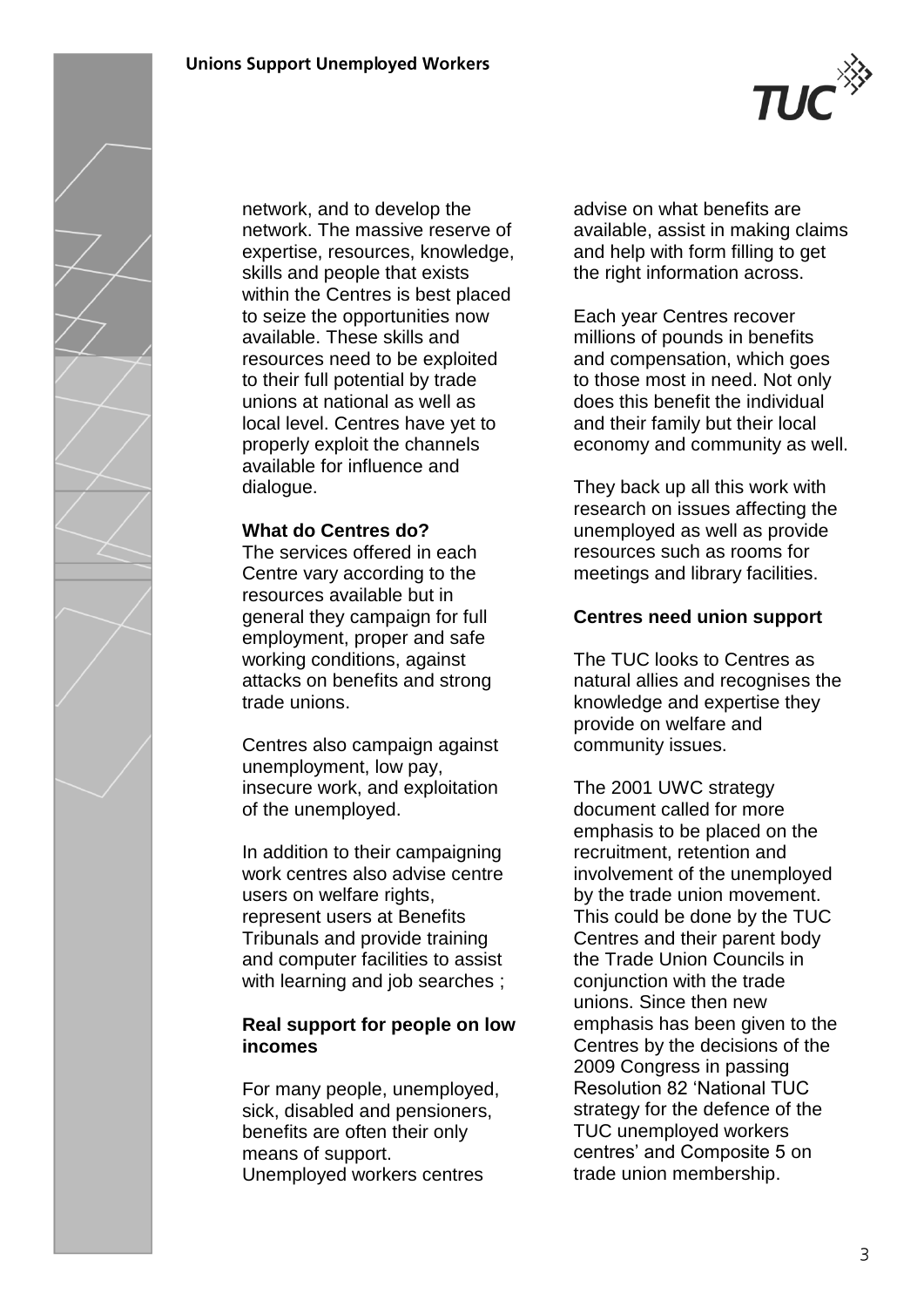

The trade union movement is being asked to do more to support TUC Unemployed Workers Centres through developing greater involvement by union branches and local trades union councils in existing UWCs.

It is vital though that we develop new centres, both to support trade union members whose jobs are under threat and to ensure that unemployed workers are connected to trade unions, that trade unions are seen as relevant to them as they are to working people so that when they do return to work the union is there as well.

The development of new centres is best achieved through unions and trades union councils working with regional TUC offices. A list of existing TUC Unemployed Workers Centres is attached to this briefing. Trade unions are asked to consider establishing an unemployed workers' centre in their area, in discussion with the local trades union council, if one does not exist or how they can support an existing local UWC.

Click on *Directory of TUC Unemployed Workers Centres* to find out where your nearest centre is located.

The involvement of the TUC Regional Secretary is vital to the success of any initiative in this area. The TUC Regional Secretary will be able to identify

key trade union councils, UWCs and individuals who can assist in establishing a new centre or introduce union support to a centre. Contact details for TUC Regional Secretaries are also attached to this briefing.

# **One Fund for All (OFFA)**

But the simplest way that unions at local level can support the unemployed workers centre network is through contributing to a local One Fund for All Scheme. There are currently 14 local OFFA schemes.

One Fund for All enables union members to have a connection with their local UWC by making regular monthly or weekly donations to the local OFFA either through direct debit or 'check-off'.

OFFA is a trade union response to unemployment. Those in work are asked to give at least 20p a week or £1 a month. The money raised is used to support and improve the facilities offered by the Centres to the unemployed and their trade unions.

OFFA is – Voluntary: people choose to give;

Accountable: contributors have a real say in how it's spent;

Vital: unemployment can strike at any time; OFFA is about Solidarity not Charity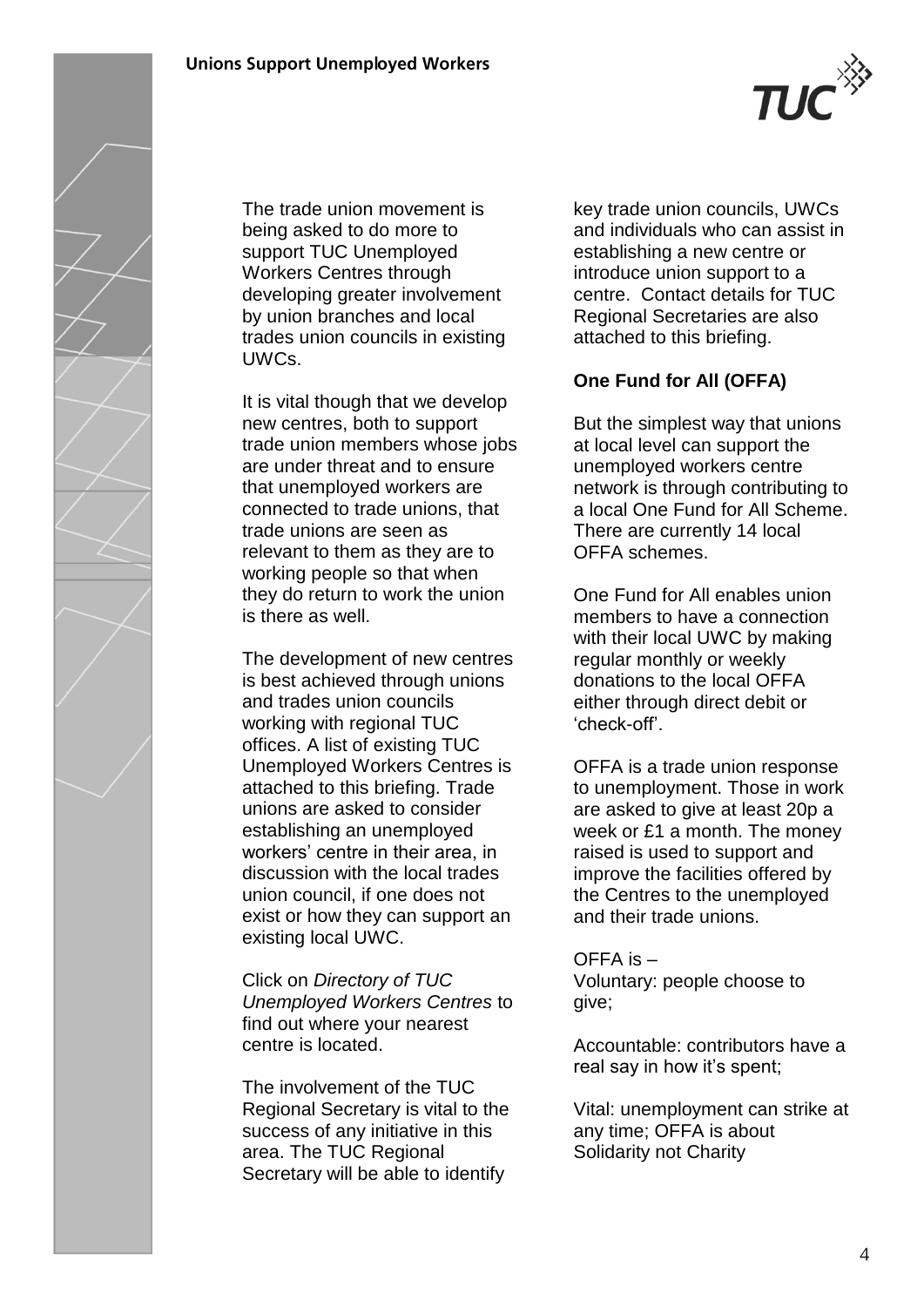

#### **What can you do for the centres?**

Contribute to OFFA on a personal basis – lead by example!

Promote OFFA in your union at branch, regional and national level

Assist Centres with equipment etc

Play your part in the management of the Centres.

**Over ¾ Million people use the Centres each year, many are trade union members. If the centres are to be there for the future they need your support now!**

A list of current local OFFA Schemes for you to contact are overleaf.

#### **TUC Appeal for the Unemployed**

The TUC maintains a central fund of trade unionists' donations which is used to assist TUC Unemployed Workers Centres with particular projects. It also provides temporary financial assistance if a centre is experiencing a short fall in funding. A Bankers Standing Order Form is included in this briefing for circulation and for you to complete and begin contributing to the national appeal right away.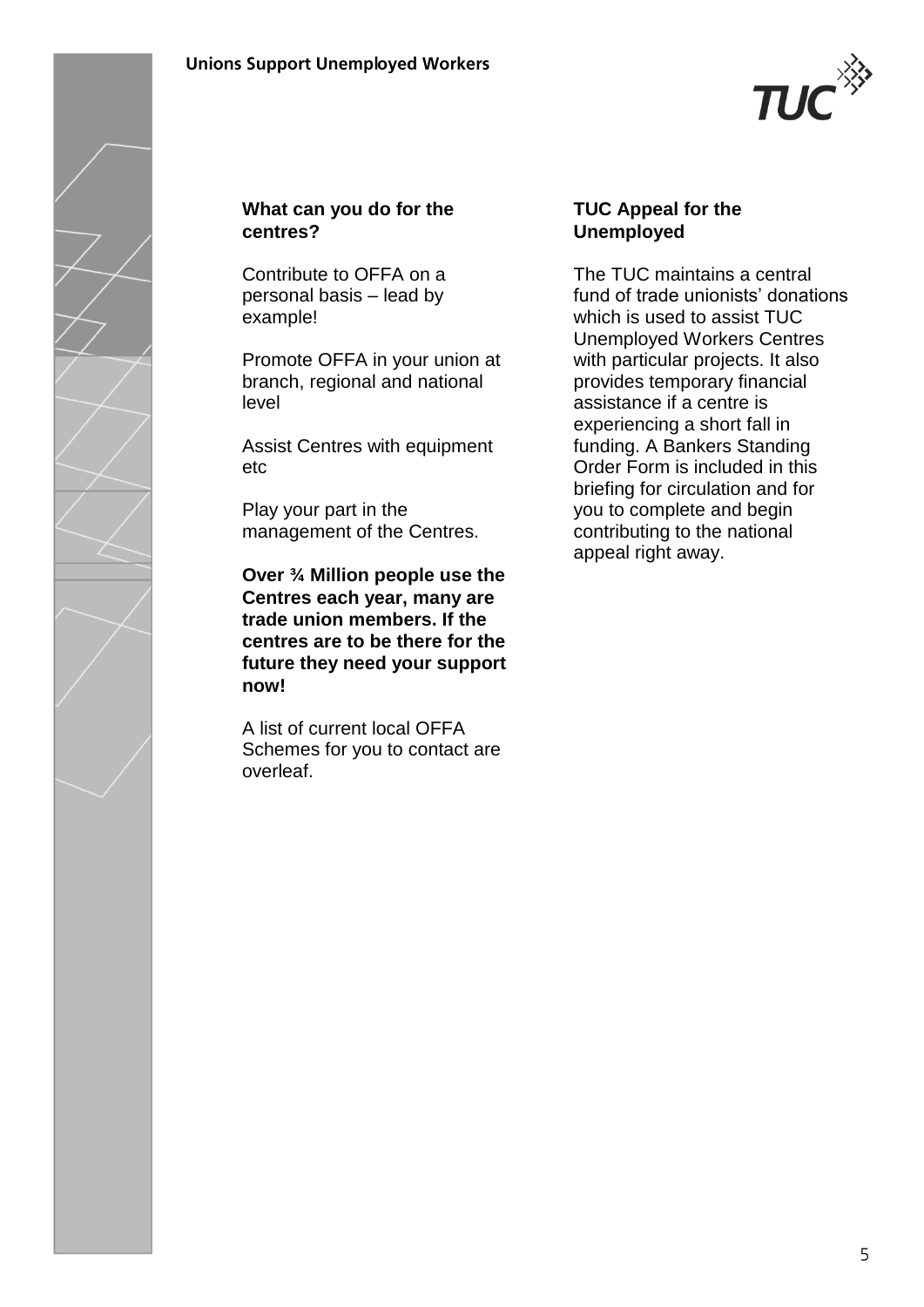

## **Where's your local OFFA**

#### **Birmingham OFFA**

Birmingham Centre for the Unemployed 448 Stratford Road Sparkhill Birmingham B11 4 AE Tel 0121 551 0871/753 0721 Email [btu@yahoo.com](mailto:btu@yahoo.com)

#### **Cleveland OFFA**

Cleveland Trade Unionists and Unemployed Workers Resource **Centre** 119-121 Marton Road Middlesborough TS1 2QN Tel 01642 244 200 Emailbstephenson@ctuuwre.co.uk

#### **Derbyshire OFFA**

Derbyshire Unemployed Workers **Centres** 70 Saltergate **Chesterfield Derbyshire** S40 1JR Tel 01246 231441 Email colin.hampton@duwc.org.uk

**East Midlands OFFA** As above

## **Greater Manchester OFFA**

Salford Centre for the Unemployed 84-86 Liverpool Road, **Eccles** Manchester M30 0WZ Tel 0161 789 2999 Email [alec\\_stuc@hotmail.com](mailto:alec_stuc@hotmail.com)

#### **Ipswich OFFA**

Ipswich Community Resource **Centre** 16 Old Foundry Road Ipswich Suffolk IP4 2DU Tel 01473433244

## **Lancashire OFFA**

Greenhill Community Centre Beech Close Lancashire WN8 8DL 01695 726269 Email [swltuc@talk21.com](mailto:swltuc@talk21.com)

#### **Merseyside and Cheshire OFFA**

The People's Centre 50 – 54 Mount Pleasant **Liverpool** L3 5SD Tel 0151 709 3995 Email: [info@thepeoplescentre.com](mailto:info@thepeoplescentre.com)

## **Nottinghamshire OFFA**

5 St John Street Mansfield Nottinghamshire NG18 1QH Tel 01623 481882 Email [admin@nuwc.org.uk](mailto:admin@nuwc.org.uk)

## **Scottish OFFA**

Scottish Trade Union Congress 333 Woodlands Road Glasgow G3 6NG Tel 0141 337 8100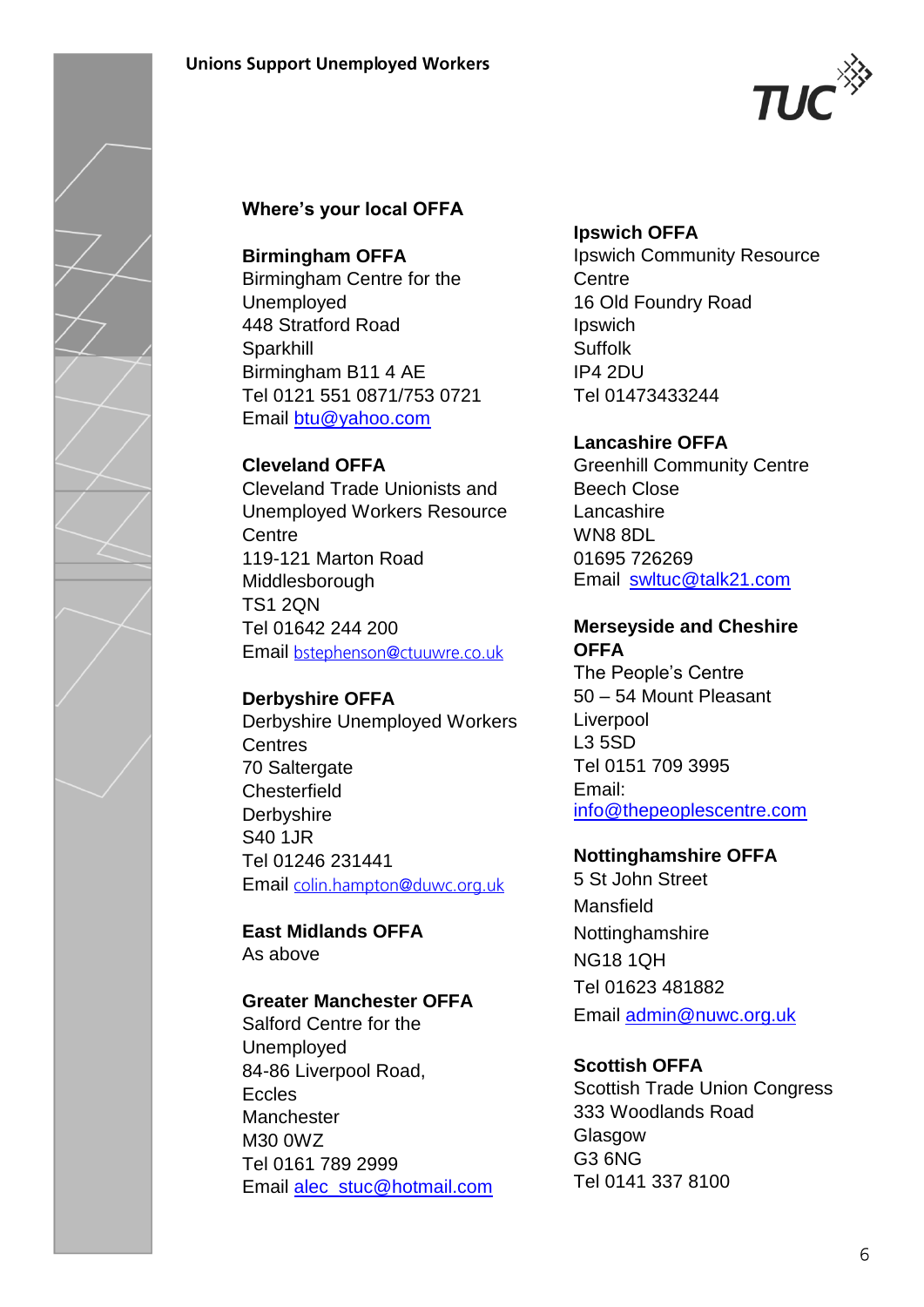

## **Sheffield OFFA**

Unit 2, Metis 3 Scotland Street Sheffield S3 7AT Email [doug.low@cffe.org.uk](mailto:doug.low@cffe.org.uk)

#### **Tyne and Wear OFFA**

Newcastle and Gateshead TUC Centre Against Unemployment 4 Cloth market Newcastle NE1 1EA Tel 0191 2324606 Email [ne11ee.@fsmail.net](mailto:ne11ee.@fsmail.net)

## **West Midlands OFFA**

TUC Midlands Region 24 Livery Street Birmingham B3 2PA

## **West Cumbria OFFA**

West Cumbria Trades Hall **Centre** 39 Brow Top Workington Cumbria CA14 2DP Tel 01900 618 74 Email [enquiries@tradeshallworkington.](mailto:enquiries@tradeshallworkington.org.uk) [org.uk](mailto:enquiries@tradeshallworkington.org.uk)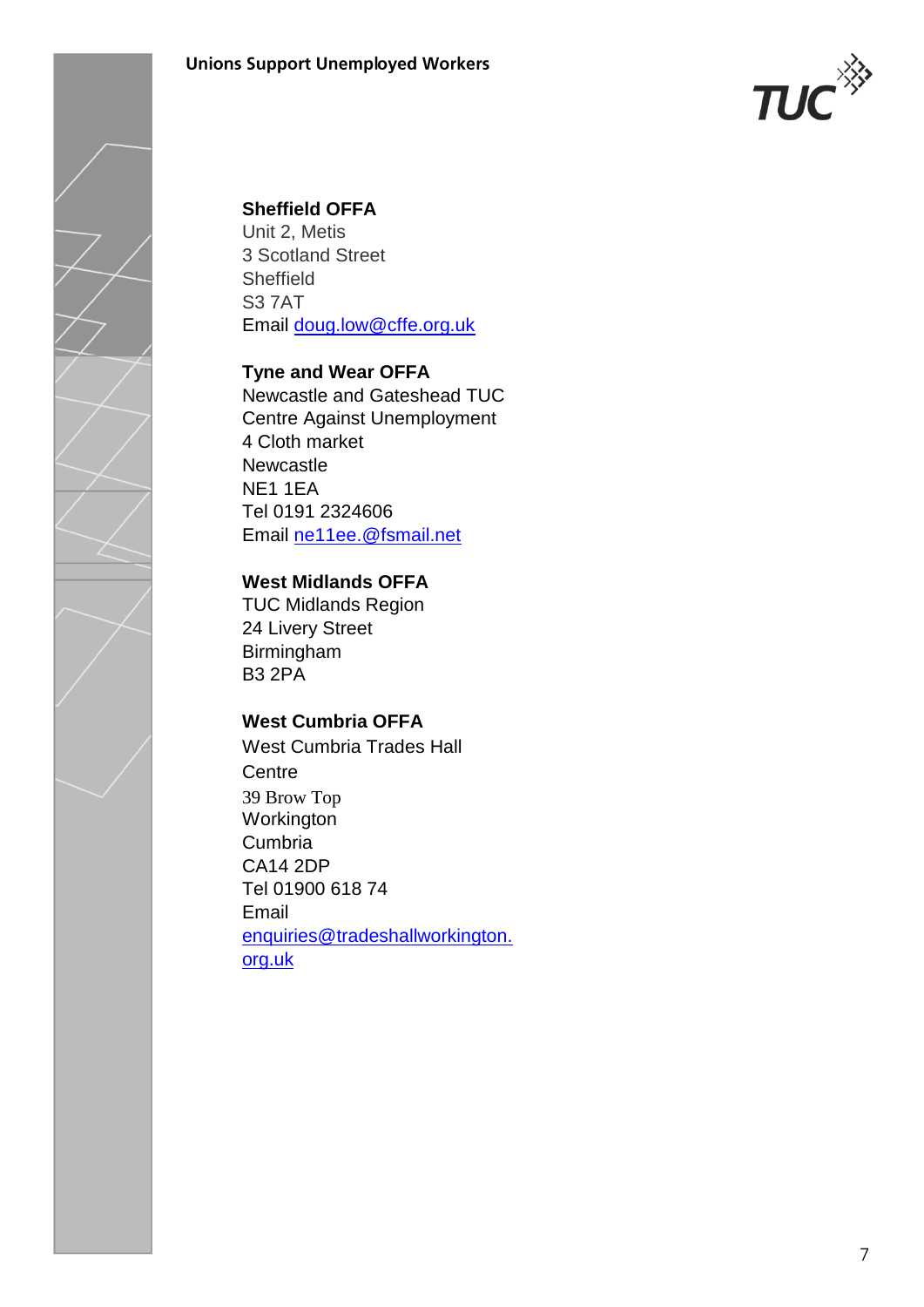

| <b>STANDING ORDER MANDATE</b><br><b>National TUC Appeal for the Unemployed</b> |                                                                                                                                                   |
|--------------------------------------------------------------------------------|---------------------------------------------------------------------------------------------------------------------------------------------------|
|                                                                                | To: The Manager                                                                                                                                   |
|                                                                                |                                                                                                                                                   |
|                                                                                |                                                                                                                                                   |
|                                                                                |                                                                                                                                                   |
|                                                                                | Sort Code                                                                                                                                         |
|                                                                                |                                                                                                                                                   |
|                                                                                | Please pay the sum of f                                                                                                                           |
|                                                                                |                                                                                                                                                   |
|                                                                                | month until further notice                                                                                                                        |
|                                                                                | Account to be credited: TUC Appeal for the Unemployed<br>Sort code: 086001; account number: 30076839                                              |
|                                                                                |                                                                                                                                                   |
|                                                                                |                                                                                                                                                   |
|                                                                                | This Standing Order Mandate supersedes all previous standing orders to<br>TUC Appeal for the Unemployed.                                          |
|                                                                                |                                                                                                                                                   |
|                                                                                | Please return this form to:<br>Tom Mellish, Organising and Recruitment Team, TUC, Congress House,<br><b>Great Russell Street, London WC1B 3LS</b> |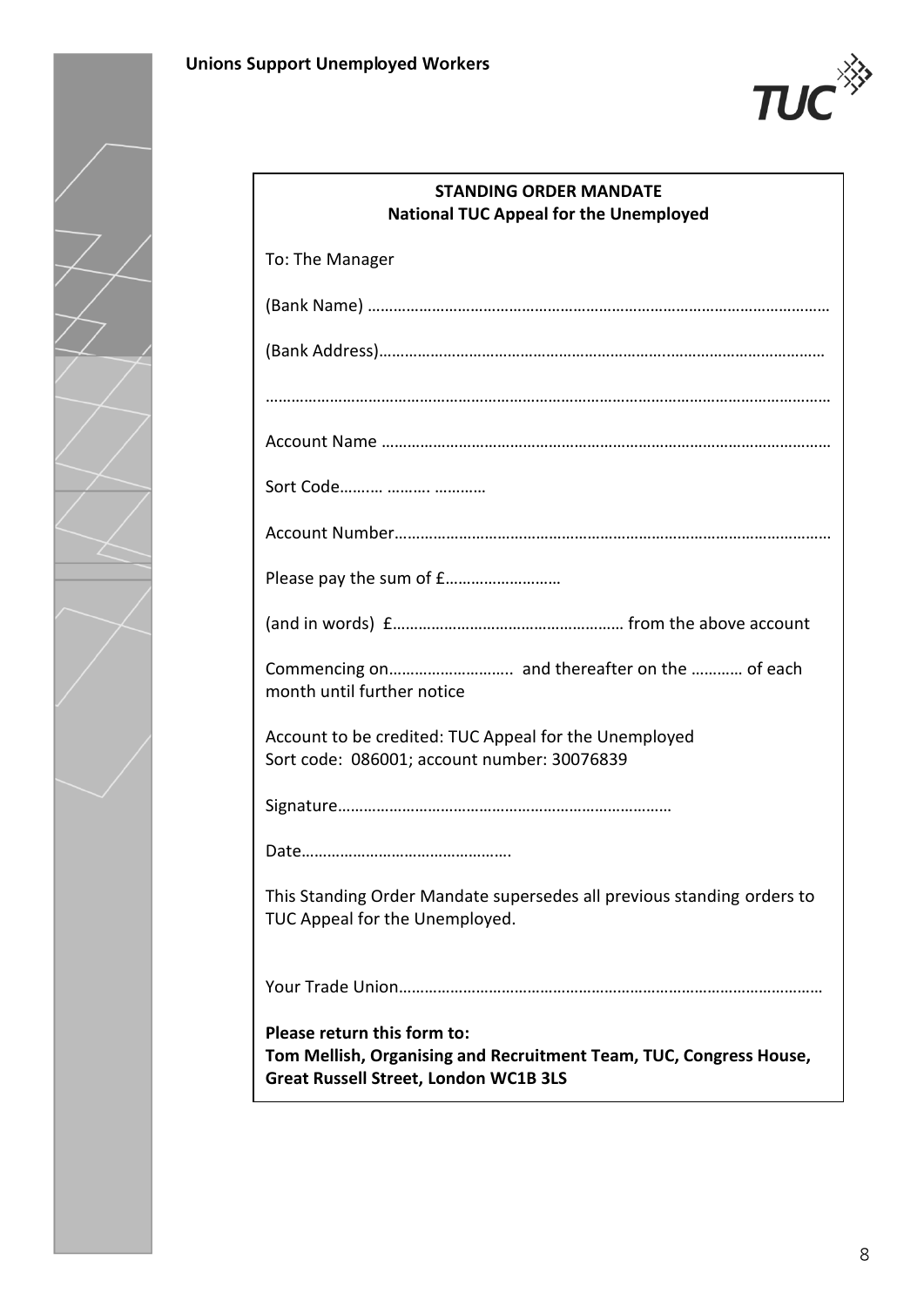

## **Midlands TUC** Regional Secretary, Cheryl Pidgeon

24 Livery Street Birmingham B3 2PA Telephone 0121 236 4454

## **Northern TUC**

Regional Secretary, Kevin Rowan, 5th Floor Commercial Union House 39 Pilgrim Street Newcastle upon Tyne NE1 6QE Telephone 0191 232 3175

# **North West TUC**

Regional secretary, Alan Manning 2nd Floor, Orleans House Edmund Street **Liverpool** L3 9NG Tel: 0151 236 5432

# **Southern and Eastern TUC**

Regional Secretary, Megan Dobney Congress House Great Russell Street London WC1B 3LS Telephone 020 7467 1220

## **South West TUC,**

Regional Secretary, Nigel Costley Church House Church Road Bristol BS34 7BD Telephone 0117 947 0521

# **Yorkshire & the Humber TUC**

Regional Secretary, Bill Adams 33 Park Place Leeds LS1 2RY Telephone 0113 242 9696

# **Wales TUC**

General Secretary, Martin Mansfield Transport House 1 Cathedral Road Cardiff CF11 9SD Telephone 029 2034 7010

#### The **Scottish Trades Union Congress (STUC)** is

independent from the TUC, Grahame Smith, General Secretary STUC Centre 333 Woodlands Road Glasgow G3 6NG Tel: 0141 337 8100